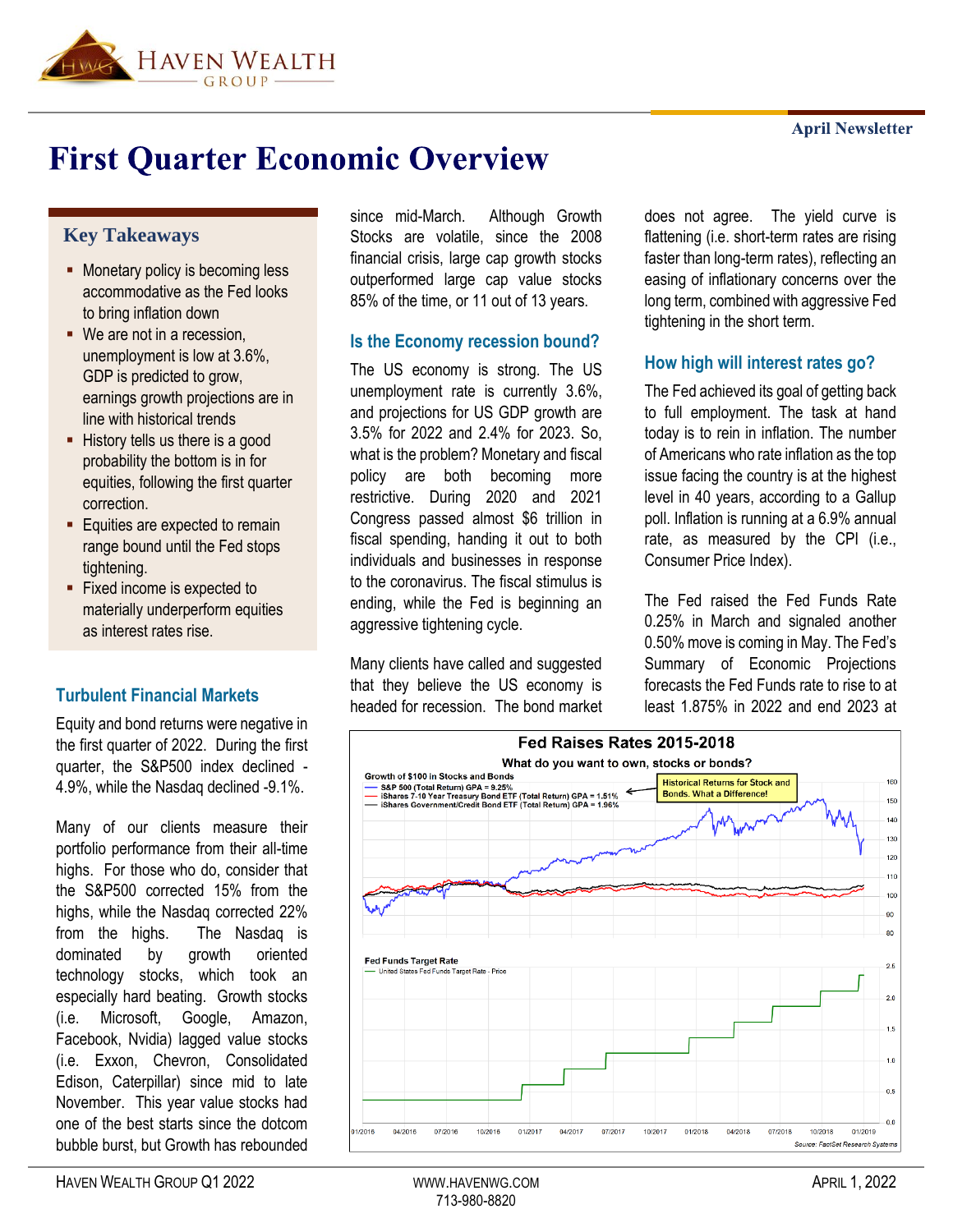

Fed Raises Rates 1946-1954



2.75%. Interest rates are expected to hold steady in 2024. This is a much faster pace of tightening than officials projected in December, when most Fed officials penciled in three to four 0.25% basis point increases in 2022. In addition, the Fed signaled that they will soon announce and implement a plan to shrink its \$9 trillion asset portfolio. In short, monetary policy is becoming less accommodative.

#### **Why not invest in bonds?**

We believe bonds will underperform stocks in 2022. With interest rates still close to historic lows, coupon rates on bonds are not high enough to compensate for price declines caused by rising interest rates.

We are utilizing Dividend Paying Stocks in place of Fixed Income. Attached are historical return analyses for both stocks and bonds during periods when shortterm interest rates were at or near 0% and the Fed implemented a tightening cycle. (Chart at bottom of page 1 and top of page 2) As shown, stocks clearly outperform bonds.

#### **What is our market outlook?**

The good news is that we believe the worst of the volatility is behind us, given that the S&P500 and Nasdaq already experienced substantial corrections. We believe equities will trade in a range until the Fed nears the end of the tightening cycle. In this environment, dividend paying stocks may be a great place to hide for conservative investors. Keep in mind that many stocks sport dividend yields materially higher than yields on bonds. Since mid-March, the growth stocks have started to regain leadership, thereby narrowing losses since November. This may represent an attractive entry point for aggressive investors, as many of these stocks are still -10% to -30% off their recent highs.

The upcoming mid-term elections are also positive for stocks during the second half of 2022. Stocks typically decline the first half of mid-term election years. (Chart at bottom of page 2) The primary reason is that the government tends to remove stimulus during midterm election years. This year is no exception. Under almost all political scenarios, the stock market has rallied in the second half of mid-term years. As the clouds around midterm elections lift, investors may feel more comfortable allocating assets to stocks.